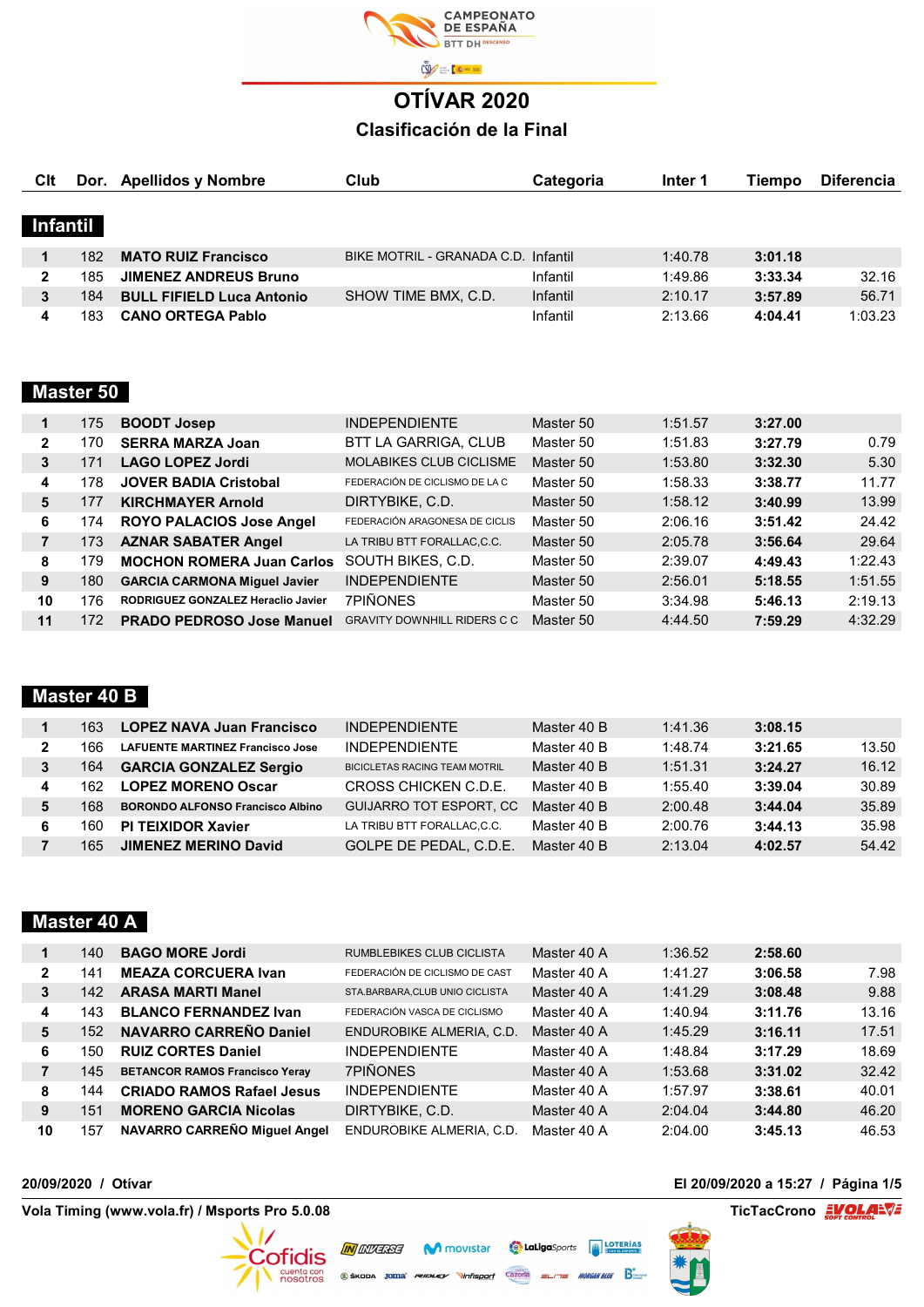

| CIt             | Dor. | <b>Apellidos y Nombre</b>                             | Club                           | Categoria   | Inter 1 | Tiempo  | <b>Diferencia</b> |
|-----------------|------|-------------------------------------------------------|--------------------------------|-------------|---------|---------|-------------------|
|                 |      |                                                       |                                |             |         |         |                   |
| 11              | 155  | <b>MARQUEZ LEON Gerardo</b>                           | MOB HQ. C.D.                   | Master 40 A | 2:04.22 | 3:45.14 | 46.54             |
| 12              | 146  | <b>SANCHEZ SANCHEZ Francisco Jose DIRTYBIKE, C.D.</b> |                                | Master 40 A | 2:00.77 | 3:45.75 | 47.15             |
| 13              | 148  | <b>RODRIGUEZ QUEVEDO Bentahor Jose</b>                | <b>DORATIL</b>                 | Master 40 A | 2:06.14 | 3:54.15 | 55.55             |
| 14              | 149  | <b>RAMOS MARTINEZ Miquel Angel</b>                    | ENDUROBIKE ALMERIA, C.D.       | Master 40 A | 2:14.65 | 4:07.79 | 1:09.19           |
| 15              | 153  | <b>FERNANDEZ GONZALEZ Antonio</b>                     | <b>INDEPENDIENTE</b>           | Master 40 A | 2:25.11 | 4:23.72 | 1:25.12           |
| <b>Ausentes</b> |      |                                                       |                                |             |         |         |                   |
|                 | 156  | <b>SERRANO BERNI Antonio</b>                          | FEDERACIÓN ARAGONESA DE CICLIS | Master 40 A |         |         |                   |

#### Abandonos

| 147 | RUIZ DEL POZO LUJAN David INDEPENDIENTE | Master 40 A |
|-----|-----------------------------------------|-------------|
|     |                                         |             |

## Master 30 B

| 136 | <b>GARCIA MARTIN Alvaro Eduardo</b>    | BIKESTORE-LA HERRADURA   | Master 30 B | 1:32.27 | 2:50.40 |         |
|-----|----------------------------------------|--------------------------|-------------|---------|---------|---------|
| 130 | <b>ARACIL CARNICER David</b>           | MOLABIKES CLUB CICLISME  | Master 30 B | 1:46.11 | 3:14.06 | 23.66   |
| 134 | <b>RODRIGUEZ FERNANDEZ Jose Javier</b> | DIRTYBIKE, C.D.          | Master 30 B | 1:46.59 | 3:16.45 | 26.05   |
| 132 | <b>ESCAÑUELA ROMERO Julio</b>          | SHOW TIME BMX, C.D.      | Master 30 B | 2:01.70 | 3:40.24 | 49.84   |
| 133 | DE BIASI Luciano                       | ENDUROBIKE ALMERIA, C.D. | Master 30 B | 2:42.43 | 4:49.90 | 1:59.50 |

## Master 30 A

|   | 121 | <b>OLAÑETA GRIJALBA Fernando</b>         | FEDERACIÓN VASCA DE CICLISMO         | Master 30 A | 1:34.61 | 2:55.64 |       |
|---|-----|------------------------------------------|--------------------------------------|-------------|---------|---------|-------|
| 2 | 124 | <b>LOZANO SPA Alejandro</b>              | <b>BICICLETAS RACING TEAM MOTRIL</b> | Master 30 A | 1:36.65 | 2:58.04 | 2.40  |
| 3 | 120 | <b>CAPOTE MARTIN Adal</b>                | FEDERACIÓN CANARIA DE CICLISMO       | Master 30 A | 1:37.68 | 3:00.83 | 5.19  |
| 4 | 127 | <b>ROJO VILLASANTE Samuel</b>            | <b>ENBICI GRUPO SALVAJE</b>          | Master 30 A | 1:41.87 | 3:07.77 | 12.13 |
| 5 | 125 | <b>POZO GARCIOLO Victor Manuel</b>       | BIKESTORE-LA HERRADURA               | Master 30 A | 1:41.63 | 3:10.19 | 14.55 |
| 6 | 123 | <b>JIMENEZ HERNANDEZ Carlos</b>          | SPAIN DOWNHILL, C.D.                 | Master 30 A | 1:46.18 | 3:15.11 | 19.47 |
|   | 126 | <b>AYLLON TALAVERON Francisco Javier</b> | <b>GACOSUR</b>                       | Master 30 A | 1:51.23 | 3:23.82 | 28.18 |
| 8 | 122 | <b>AIRES MUÑOZ Alberto</b>               | FEDERACIÓN DE CICLISMO DE CAST       | Master 30 A | 1:48.13 | 3:24.38 | 28.74 |
| 9 | 129 | <b>RODRIGUEZ DIAZ Sergio</b>             | ENDUROBIKE ALMERIA, C.D.             | Master 30 A | 1:57.50 | 3:33.90 | 38.26 |

#### Ausentes

|  | 128 CHAPELA FERNANDEZ Miguel KAMIKAZES, C.D. |  | Master 30 A |
|--|----------------------------------------------|--|-------------|
|--|----------------------------------------------|--|-------------|

**IN** *INVERSE* 

 $\circledast$ škoda  $\mathsf{Joma}^*$  *Rudley* 

Cofidis

cuenta con

#### Cadete

|   | 114 | <b>GRASLAUB MIRO Arnau</b>        | <b>INDEPENDIENTE</b>           | Cadete | 1:37.92 | 2:59.44 |       |
|---|-----|-----------------------------------|--------------------------------|--------|---------|---------|-------|
|   | 101 | <b>OLM BURNAT Pau</b>             | FEDERACIÓ CATALANA DE CICLISME | Cadete | 1:40.73 | 3:06.02 | 6.58  |
| 3 | 103 | <b>CASTELLANOS LIBERAL Daniel</b> | FEDERACIÓN MADRILEÑA DE CICLIS | Cadete | 1:40.88 | 3:06.34 | 6.90  |
| 4 | 106 | <b>GARCIA HERNANDEZ Hugo</b>      | FEDERACIÓN MADRILEÑA DE CICLIS | Cadete | 1:40.70 | 3:07.33 | 7.89  |
|   | 104 | <b>PONS POLO Adriel</b>           | FEDERACIÓ CATALANA DE CICLISME | Cadete | 1:42.35 | 3:10.85 | 11.41 |
|   |     | <b>MARTINEZ RODRIGUEZ Andre</b>   | AVANZA-O PORRIÑO               | Cadete | 1:44.89 | 3:18.67 | 19.23 |

M movistar

Cazorla

Vola Timing (www.vola.fr) / Msports Pro 5.0.08 TicTacCrono <sub>εαγε</sub>ριασίας του Στικού του Στικού του Στικού του Σ

#### 20/09/2020 / Otívar El 20/09/2020 a 15:27 / Página 2/5



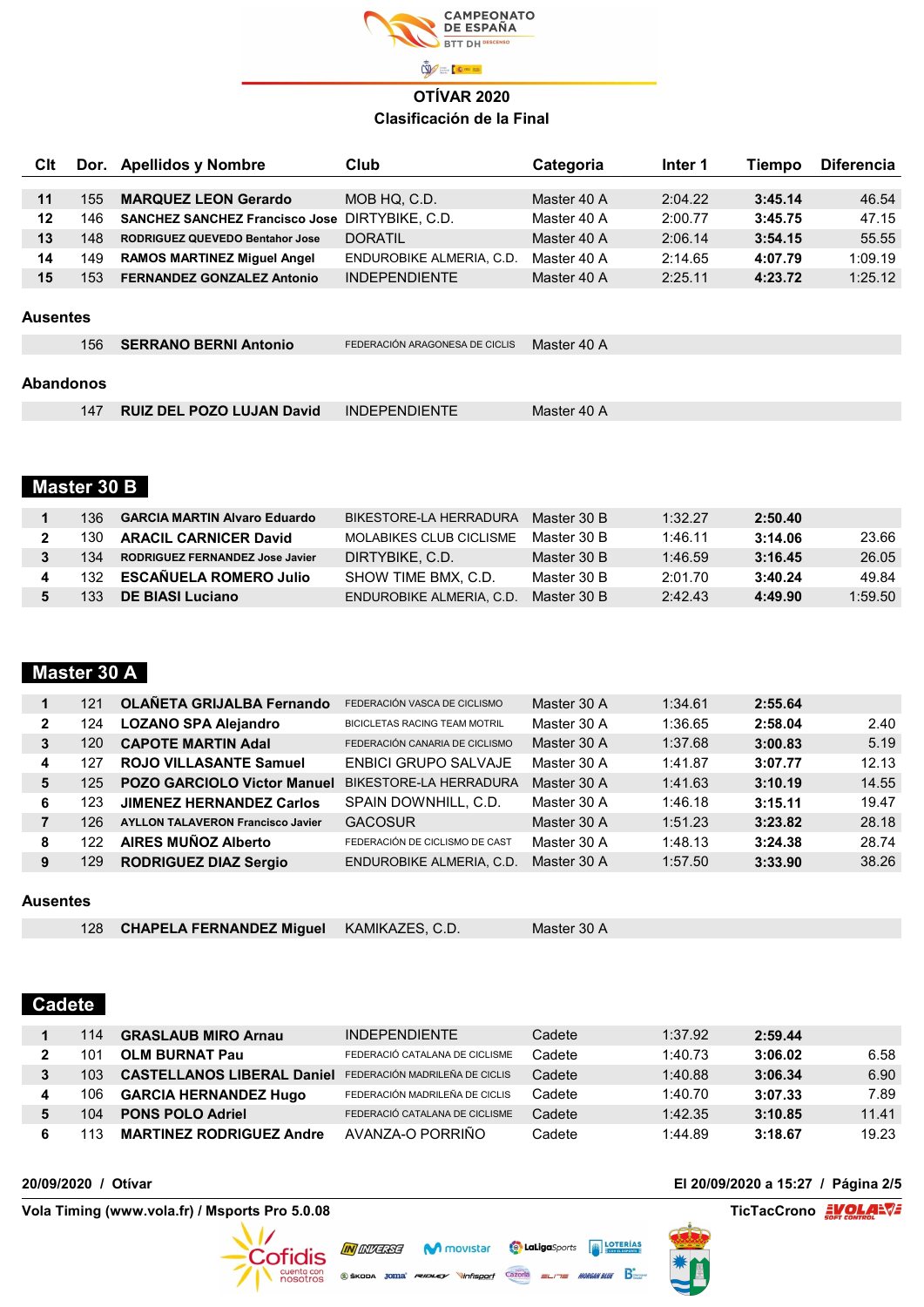

| Clt | Dor. | <b>Apellidos y Nombre</b>       | Club                            | Categoria | Inter 1 | Tiempo  | <b>Diferencia</b> |
|-----|------|---------------------------------|---------------------------------|-----------|---------|---------|-------------------|
|     |      |                                 |                                 |           |         |         |                   |
| 7   | 107  | <b>JORGE VAZQUEZ Roj</b>        | CICLOSQUINTENA, C.              | Cadete    | 1:47.69 | 3:19.74 | 20.30             |
| 8   | 105  | <b>GUILLAMON FABREGAT Juan</b>  | GRUP DOS RODES, CC              | Cadete    | 1:49.37 | 3:23.31 | 23.87             |
| 9   | 108  | <b>RIAL GUERRA Himar</b>        | FEDERACIÓN CANARIA DE CICLISMO  | Cadete    | 1:56.46 | 3:33.91 | 34.47             |
| 10  | 109  | <b>VALSERO MANCHADO Mario</b>   | FEDERACIÓN DE CICLISMO DE CAST  | Cadete    | 1:47.51 | 3:35.38 | 35.94             |
| 11  | 111  | <b>GOMEZ RODRIGUEZ Javier</b>   | BIKE RACING VALLISOLETANO, C.D. | Cadete    | 1:59.30 | 3:40.71 | 41.27             |
| 12  | 117  | <b>BOETA BALDWIN Carlos</b>     | SPAIN DOWNHILL, C.D.            | Cadete    | 2:02.48 | 3:49.50 | 50.06             |
| 13  | 110  | <b>SANCHEZ RODRIGUEZ Nestor</b> | FEDERACIÓN CANARIA DE CICLISMO  | Cadete    | 2:42.76 | 4:13.77 | 1:14.33           |
| 14  | 116  | <b>GARCIA ALVAREZ Matias</b>    | DR. BIKE GRANADA, C.D.          | Cadete    | 1:53.60 | 4:28.48 | 1:29.04           |
| 15  | 102  | <b>MINGUEZ ZANGITU Oxel</b>     | FEDERACIÓN VASCA DE CICLISMO    | Cadete    | 3:50.17 | 5:31.59 | 2:32.15           |

## Fem Cadet

|  |  | 100 | <b>ZAMORA NOVALES Kira</b> | FEDERACIÓN MADRILEÑA DE CICLIS | Fem Cadet | 2:03.07 | 3:48.39 |  |
|--|--|-----|----------------------------|--------------------------------|-----------|---------|---------|--|
|--|--|-----|----------------------------|--------------------------------|-----------|---------|---------|--|

## Fem Junior

| 97  | <b>GONZALEZ GRIMAU Aina</b> | FEDERACIÓ CATALANA DE CICLISME | Fem Junior | 1:58.58 | 3:37.06 |       |
|-----|-----------------------------|--------------------------------|------------|---------|---------|-------|
| 98. | ALVAREZ BLANCO Uxia         | FEDERACIÓN GALEGA DE CICLISMO  | Fem Junior | 2:03.77 | 3:47.44 | 10.38 |
| 99. | <b>PI MADRENAS Mireja</b>   | FEDERACIÓ CATALANA DE CICLISME | Fem Junior | 2:00.96 | 3:50.14 | 13.08 |
| 87  | <b>SAUMELL ROVIRA Lara</b>  | <b>INDEPENDIENTE</b>           | Fem Junior | 2:13.16 | 4:10.07 | 33.01 |

#### Fem Sub-23

| 91 | <b>ZAMORA NOVALES Zoe</b> | FEDERACIÓN MADRILEÑA DE CICLIS | Fem Sub-23 | 1:54.49 | 3:33.79 |
|----|---------------------------|--------------------------------|------------|---------|---------|
|    |                           |                                |            |         |         |

## Fem Elite

| -90- | TORREGROSA SANCHO Telma         | PREMIA DE DALT. C.C. BTT        | Fem Flite | 1:51.54 | 3:31.24 |         |
|------|---------------------------------|---------------------------------|-----------|---------|---------|---------|
| 96   | <b>GUILLEN MATEOS Elisabeth</b> | ODENA ESPORT CICLISTA Fem Flite |           | 2:03.87 | 4:11.44 | 40.20   |
| -92  | <b>MARTINEZ PEREZ Rosi</b>      | <b>INDEPENDIENTE</b>            | Fem Flite | 2:20.44 | 4:18.19 | 46.95   |
| 95   | CHAPELA CAIÑO Gemma             | KAMIKAZES, C.D.                 | Fem Flite | 2:28.41 | 4:35.74 | 1:04.50 |
| 94   | <b>ZAPICO PALACIO Belen</b>     | <b>FNBICI GRUPO SAI VAJF</b>    | Fem Flite | 2:33.39 | 4:40.57 | 1:09.33 |

#### Junior

|   |    | <b>MENOYO BUSQUETS Pau</b>        | BIKE ABADESSES CLUB CICLISTA Junior |        | 1:28.78 | 2:43.46 |       |
|---|----|-----------------------------------|-------------------------------------|--------|---------|---------|-------|
|   | 70 | <b>GONZALEZ GRIMAU Adrian</b>     | FEDERACIÓ CATALANA DE CICLISME      | Junior | 1:31.70 | 2:50.21 | 6.75  |
|   | 72 | <b>GAMARRA VALENCIANO Rodrigo</b> | VELOBUR, C.D.                       | Junior | 1:35.14 | 2:54.06 | 10.60 |
| 4 | 75 | <b>ROMERO BOULANDIER Yelco</b>    | FEDERACIÓN VASCA DE CICLISMO        | Junior | 1:36.78 | 2:58.04 | 14.58 |
|   | 81 | <b>RUIZ JIMENEZ Mario</b>         | FEDERACIÓN ANDALUZA DE CICLISM      | Junior | 1:37.85 | 2:58.93 | 15.47 |
| 6 | 76 | <b>BERTRAN LAIGLESIA Pau</b>      | ST.ANDREU BARCA, MOTO CLUB          | Junior | 1:41.41 | 3:05.90 | 22.44 |

 $W = 6$ 

**O LaLiga**Sports **THE LOTERÍAS** 

Cazorla

**MORGAN BLUE** 

Vola Timing (www.vola.fr) / Msports Pro 5.0.08 TicTacCrono <sub>εαγε</sub>ριασίας του Στικού του Στικού του Στικού του Σ

#### 20/09/2020 / Otívar El 20/09/2020 a 15:27 / Página 3/5



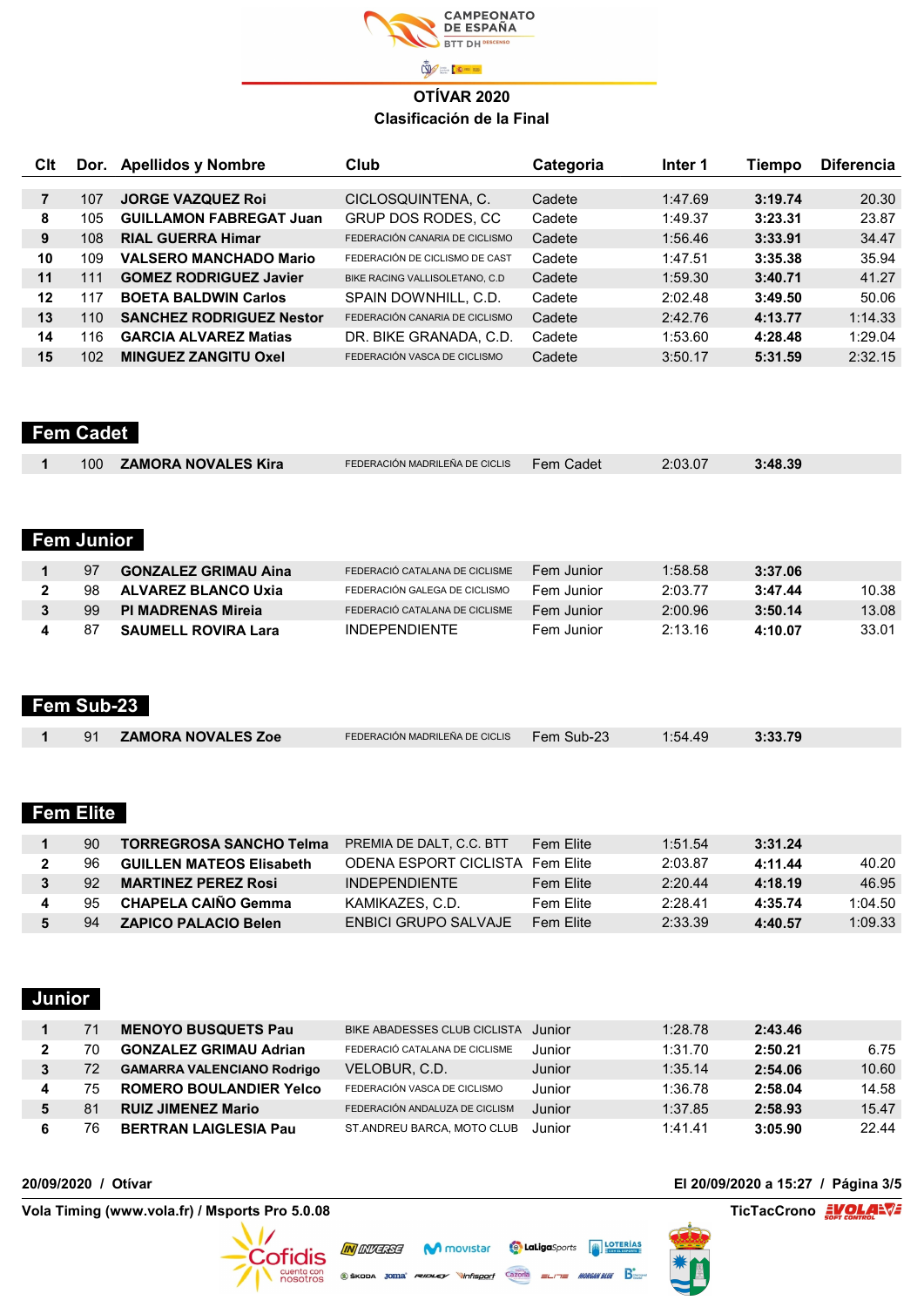

| <b>Clt</b>              | Dor. | <b>Apellidos y Nombre</b>          | Club                                  | Categoria | Inter 1 | <b>Tiempo</b> | <b>Diferencia</b> |
|-------------------------|------|------------------------------------|---------------------------------------|-----------|---------|---------------|-------------------|
| $\overline{\mathbf{7}}$ | 78   | <b>ROYO BLESA Antonio</b>          | FEDERACIÓN ARAGONESA DE CICLIS        | Junior    | 1:41.06 | 3:07.31       | 23.85             |
| 8                       | 77   | <b>JURADO TARKANYI Carlos</b>      | FEDERACIÓN ANDALUZA DE CICLISM        | Junior    | 1:42.88 | 3:09.48       | 26.02             |
| $\mathbf{9}$            | 79   | <b>LIMA DOMINGUEZ Jonay</b>        | FEDERACIÓN CANARIA DE CICLISMO        | Junior    | 1:43.75 | 3:11.43       | 27.97             |
| 10                      | 74   | <b>JORBA PRATS Pau</b>             | ST.ANDREU BARCA, MOTO CLUB            | Junior    | 1:44.47 | 3:11.91       | 28.45             |
| 11                      | 84   | <b>FERNANDEZ MONTEOLIVA Daniel</b> | <b>INDESO DFBIKE JEREZ</b>            | Junior    | 1:57.63 | 3:33.50       | 50.04             |
| 12                      | 85   | <b>MARTINEZ DIEZ Luis Niceas</b>   | PICOTABIKE CANTABRIA, C.D.E.C. Junior |           | 1:55.31 | 3:34.05       | 50.59             |
| 13                      | 83   | <b>ARMAS MEDINA Edrian Javier</b>  | FEDERACIÓN CANARIA DE CICLISMO        | Junior    | 1:55.05 | 3:35.86       | 52.40             |
| 14                      | 86   | <b>MORENO QUERO Mario</b>          | SPAIN DOWNHILL, C.D.                  | Junior    | 2:14.86 | 4:10.53       | 1:27.07           |
|                         |      |                                    |                                       |           |         |               |                   |
| <b>Ausentes</b>         |      |                                    |                                       |           |         |               |                   |
|                         | 82   | <b>GUERRI RAMIREZ Mario</b>        | FEDERACIÓN ARAGONESA DE CICLIS        | Junior    |         |               |                   |
|                         |      |                                    |                                       |           |         |               |                   |
| Abandonos               |      |                                    |                                       |           |         |               |                   |
|                         |      |                                    |                                       |           |         |               |                   |
|                         | 80   | <b>BASTOS CARNERO Senen</b>        | FEDERACIÓN GALEGA DE CICLISMO         | Junior    |         |               |                   |
|                         |      |                                    |                                       |           |         |               |                   |
|                         |      |                                    |                                       |           |         |               |                   |
| <b>Sub-23</b>           |      |                                    |                                       |           |         |               |                   |
|                         |      |                                    |                                       |           |         |               |                   |
| $\mathbf{1}$            | 43   | <b>KIRCHMAYER LOPEZ Orion</b>      | FEDERACIÓN MADRILEÑA DE CICLIS        | Sub-23    | 1:31.73 | 2:47.47       |                   |
| $\mathbf 2$             | 44   | <b>JOVER GONGORA Marc</b>          | FEDERACIÓN DE CICLISMO DE LA C        | $Sub-23$  | 1:31.64 | 2:47.73       | 0.26              |
| $\overline{\mathbf{3}}$ | 40   | <b>JORBA PRATS Ignasi</b>          | ST.ANDREU BARCA, MOTO CLUB            | Sub-23    | 1:31.27 | 2:49.02       | 1.55              |
| $\overline{\mathbf{4}}$ | 45   | PANIZO CERDERA Pedro Jorge         | X BIKES, C.C.                         | Sub-23    | 1:32.42 | 2:50.83       | 3.36              |
| 5                       | 56   | <b>OBRADO GARCIA Samuel</b>        | EL CORREDOR, CLUB CICLISTA            | Sub-23    | 1:33.44 | 2:52.69       | 5.22              |
| 6                       | 46   | <b>MARIÑO FERREIRA Victor</b>      | FEDERACIÓN GALEGA DE CICLISMO         | Sub-23    | 1:34.64 | 2:52.75       | 5.28              |
| $\overline{7}$          | 42   | <b>TELL SANCHEZ Dani</b>           | STA.BARBARA, CLUB UNIO CICLISTA       | $Sub-23$  | 1:36.11 | 2:54.91       | 7.44              |
| 8                       | 50   | <b>MARTINEZ PEÑA Marco</b>         | FEDERACIÓN GALEGA DE CICLISMO         | $Sub-23$  | 1:33.98 | 2:57.03       | 9.56              |
| $\boldsymbol{9}$        | 49   | <b>VALVERDE GOMEZ Ignacio</b>      | FEDERACIÓN DE CICLISMO DE LA C        | $Sub-23$  | 1:36.52 | 2:58.32       | 10.85             |
| 10                      | 47   | <b>ANDREU BURGUERA Xavier</b>      | FEDERACIÓ DE CICLISME DE LES I        | Sub-23    | 1:36.82 | 2:58.92       | 11.45             |
| 11                      | 52   | <b>PAZ MIRAMONTES Alejandro</b>    | FEDERACIÓN GALEGA DE CICLISMO         | $Sub-23$  | 1:38.71 | 3:00.35       | 12.88             |
| 12                      | 57   | <b>ARACIL Joan</b>                 | <b>INDEPENDIENTE</b>                  | Sub-23    | 1:38.99 | 3:01.86       | 14.39             |
| 13                      | 51   | <b>MARCUS JIMENEZ Salvador</b>     | FEDERACIÓ DE CICLISME DE LES I        | Sub-23    | 1:37.42 | 3:02.73       | 15.26             |
| 14                      | 54   | <b>MARTINEZ HARO Alvaro</b>        | MTB TIELMES C.D.E.C                   | Sub-23    | 1:39.53 | 3:03.09       | 15.62             |
| 15                      | 58   | <b>MORENO ALONSO Miguel</b>        | <b>INDEPENDIENTE</b>                  | Sub-23    | 1:44.73 | 3:06.68       | 19.21             |
| 16                      | 55   | <b>MESA VARGAS Jose</b>            | C.D. OWSBICYCLE                       | Sub-23    | 1:44.05 | 3:09.67       | 22.20             |
| 17                      | 53   | RODRIGUEZ ALABARCE Jose Antonio    | SHOW TIME BMX, C.D.                   | $Sub-23$  | 1:46.02 | 3:15.41       | 27.94             |
| 18                      | 41   | PEYRA DELIC Edgar                  | PREMIA DE DALT, C.C. BTT              | Sub-23    | 2:00.09 | 3:25.03       | 37.56             |
| 19                      | 61   | <b>BAENA ARIZA Javier</b>          | ENERGY BIKES, C.D.                    | Sub-23    | 1:54.96 | 4:23.40       | 1:35.93           |

#### Abandonos

|                     | Vola Timing (www.vola.fr) / Msports Pro 5.0.08 |                                     |                                |          |         | <b>TicTacCrono</b>                 | <b>EM OLARE</b> |
|---------------------|------------------------------------------------|-------------------------------------|--------------------------------|----------|---------|------------------------------------|-----------------|
| 20/09/2020 / Otivar |                                                |                                     |                                |          |         | El 20/09/2020 a 15:27 / Página 4/5 |                 |
| 2                   | 1                                              | <b>ETXEBARRIA ETXEBARRIA Iraitz</b> | BETIBEHERA C.D.C.              | Elite    | 1:31.17 | 2:47.16                            | 9.58            |
| 1                   | 2                                              | <b>SUAREZ ALONSO Angel</b>          | PADRONES, C.C.                 | Elite    | 1:25.56 | 2:37.58                            |                 |
| <b>Elite</b>        |                                                |                                     |                                |          |         |                                    |                 |
|                     | 60                                             | <b>GUERRERO VADELL Oriol</b>        | SANT JOAN DESPI, CLUB CICLISTA | $Sub-23$ |         |                                    |                 |
| ADAHUUHUS           |                                                |                                     |                                |          |         |                                    |                 |

**My INVERSE COMMUNISTER CONDUCTED LOTERIAS** 

 $\circledast$ skopa joma *rubley* vinfisport  $\overline{\text{Cacc}}$ ta  $\equiv$ 

Cofidis

**Exercía de Estados**